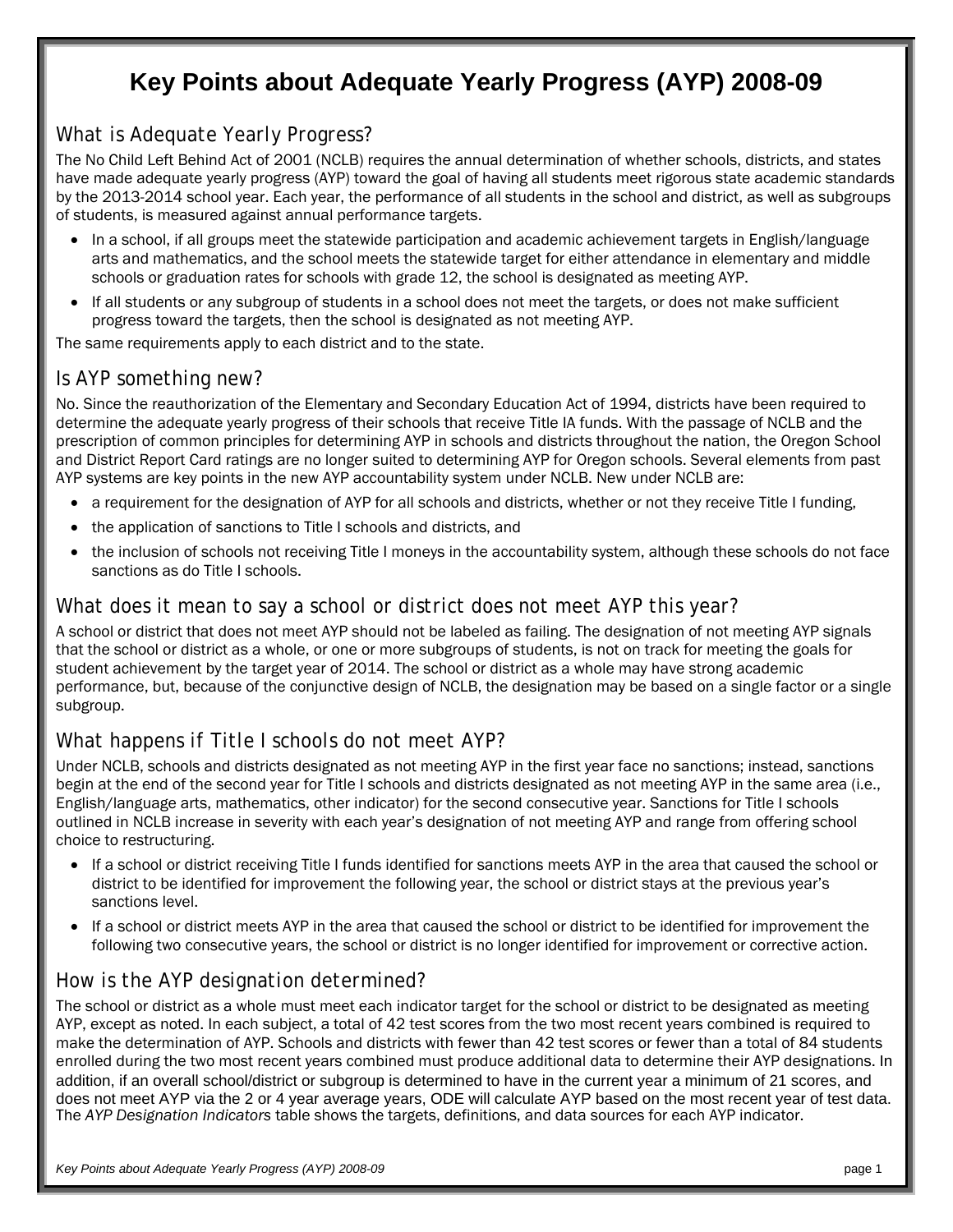# AYP Designation Indicators

| <b>Indicator</b>                                                                                                                                                 | <b>NCLB</b><br><b>Requirement</b>                                                             | <b>Oregon Target and Definition</b>                                                                                                                                                                                                                                                                                                                                                                                                                                                                                                                                                                                             | <b>Data Source</b>                                                                                                                              |
|------------------------------------------------------------------------------------------------------------------------------------------------------------------|-----------------------------------------------------------------------------------------------|---------------------------------------------------------------------------------------------------------------------------------------------------------------------------------------------------------------------------------------------------------------------------------------------------------------------------------------------------------------------------------------------------------------------------------------------------------------------------------------------------------------------------------------------------------------------------------------------------------------------------------|-------------------------------------------------------------------------------------------------------------------------------------------------|
| Participation in<br>statewide<br>assessments                                                                                                                     | 95%                                                                                           | 95% of all students in school or district or state<br>Number of valid test scores from all students<br>enrolled in the school on the first school day in May<br>divided by (The expected number of tests from<br>students enrolled on the first school day in May -<br>the number of students without test scores that<br>were not enrolled during the testing window(s) for<br>the assessment - the number of records from<br>students with administration code of 6 (Home<br>Schooled/Foreign Exchange students) and<br>administration code of 9 (students experiencing a<br>health emergency throughout the testing window)) | Spring Membership<br><b>Collection and Oregon</b><br><b>Statewide Assessments</b><br>(OSA) results for 2008-<br>2009 and 2007-2008              |
| <b>Academic Status</b>                                                                                                                                           | Baseline: 2000-2001 +<br>2001-2002 performance<br>of students at 20th<br>percentile statewide | English Language Arts (ELA) 60% = Reading OSA<br>Math 59% = Math OSA<br>Number of test scores that meet or exceed state<br>standards divided by number of test scores from<br>students enrolled for a full academic year on the<br>first school day in May                                                                                                                                                                                                                                                                                                                                                                      | <b>Spring Membership</b><br>Collection and OSA results<br>for 2008-2009 and 2007-<br>2008 from students<br>enrolled for a full<br>academic year |
| <b>Academic Growth</b><br>(Required only if<br>Academic Status target<br>is not met.)                                                                            | Safe Harbor                                                                                   | From prior year to current year, reduce by 10% the<br>number of test scores not meeting standards.<br>The percentage of 2008-2009 test scores meeting<br>standards compared to the percentage of 2007-<br>2008 test scores meeting standards                                                                                                                                                                                                                                                                                                                                                                                    | Spring Membership<br>Collection and OSA results<br>for 2008-2009 and 2007-<br>2008 from students<br>enrolled for a full<br>academic year        |
| Attendance for<br>elementary and<br>middle schools.<br>(Required for subgroups)<br>only if Academic Status<br>target is not met.)                                | <b>Other Academic Indicator</b>                                                               | 92.0% Equivalent to Satisfactory student behavior<br>rating on Oregon School and District Report Cards.<br>Total days students in grades 1-12 are present<br>divided by (total days present + total days absent)                                                                                                                                                                                                                                                                                                                                                                                                                | Annual ADM collections for<br>2007-2008 and<br>2008-2009                                                                                        |
| <b>Graduation</b> for high<br>schools, schools<br>with grade 12, and<br>districts.<br>(Required for subgroups)<br>only if Academic Status<br>target is not met.) | Other Academic Indicator                                                                      | 68.1% Equivalent to percentage of Oregon 9th grade<br>students who receive a regular diploma within 4<br>vears.<br>Number of students graduating with a regular<br>diploma divided by (number of students graduating<br>with a regular diploma + number of dropouts in<br>grades $9 - 12$ )                                                                                                                                                                                                                                                                                                                                     | Early Leavers and<br><b>High School Completers</b><br>surveys for 2006-2007<br>and 2007-2008*                                                   |

\* Data for 2008-2009 are not available for determining AYP for this indicator.

#### *What is safe harbor?*

Schools and districts not meeting academic status targets under NCLB may qualify as meeting AYP under the safe harbor provision of the law. Using safe harbor, a school or district or any subgroup that reduces its number of tests not meeting the standards by 10% or more, from the prior year to the current year, will be designated as meeting AYP, as long as the school, district, or subgroup also meets the target for the other academic indicator of graduation or attendance.

#### *What subgroups are reported?*

Under NCLB, the subgroups identified for determining AYP are students with disabilities; Limited English Proficient; economically disadvantaged; and the major racial/ethnic groups: white, black, Hispanic, Asian/Pacific Islander, American Indian/Alaskan Native, and multi-racial/multi-ethnic.

Students with disabilities are student served at any time during the school year by a Special Education program in which students are instructed and monitored based on decisions defined by an Individualized Education Program (IEP).

Economically disadvantaged students are students eligible for free and reduced priced lunch as identified by the district in the Spring Membership Collection. Schools and districts not administering school lunch programs may identify economically disadvantaged students by other means.

Limited English Proficient students are identified in the NCLB English Language Proficiency Collection.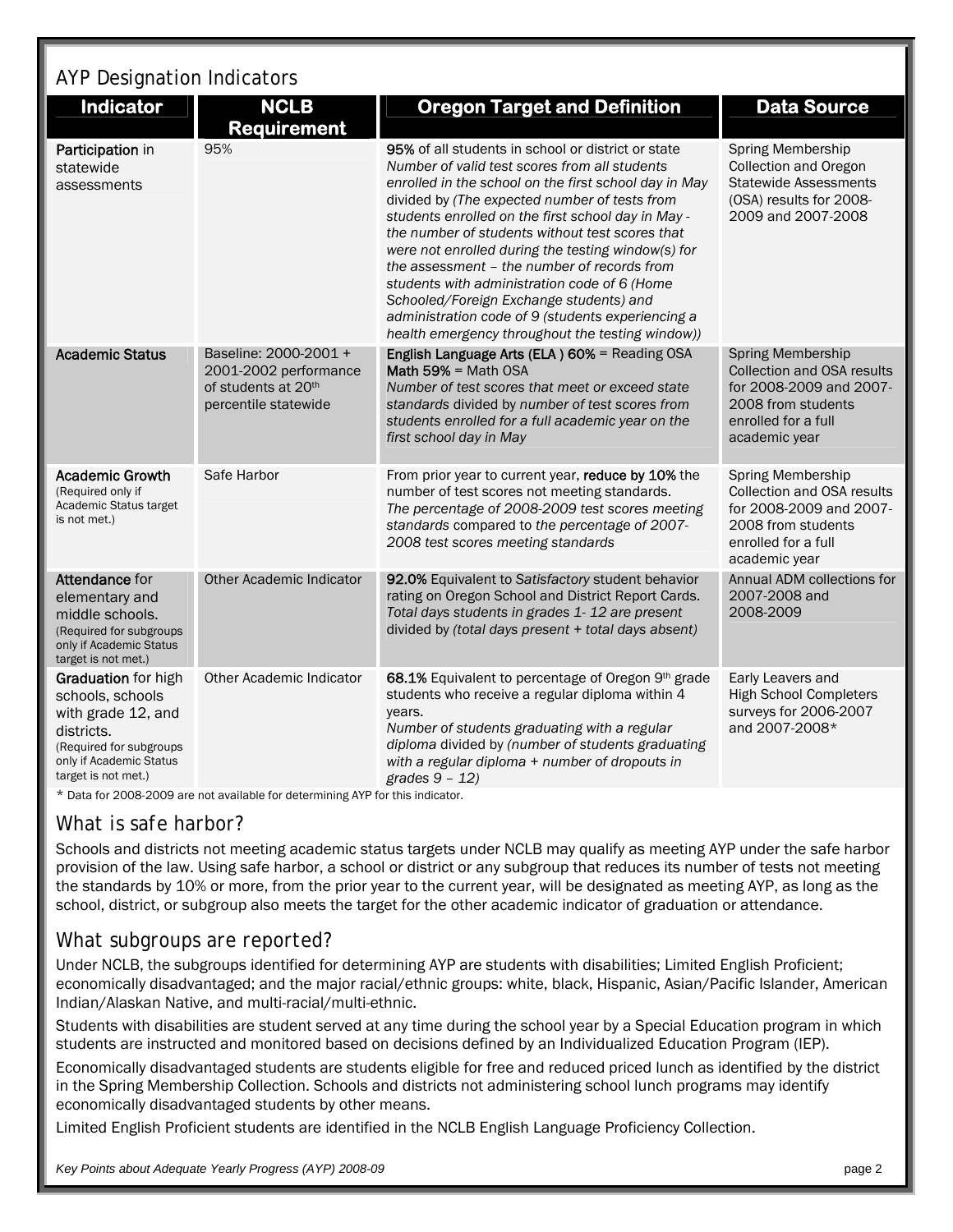# *How is the participation rate determined?*

The AYP participation denominator reflects students enrolled on the first school day in May as identified by the district in the Spring Membership Collection. A participation record is generated for each required test at the grade at which the student is enrolled and identifies the highest test score to date for the student. Records from home schooled or foreign exchange students and students without a valid test score that the district identifies in Student Staging application as from a student enrolled on the first school day in May who was not enrolled during the entire testing window(s) or had significant medical emergencies are removed from the participation denominator. The records for students identified in the Spring Membership Collection as enrolled in district special education programs are removed from the school's participation denominator but included in the district report. Students with valid test scores from tests at or above grade level (except for grade 8 requiring on grade level test) or from extended assessment tests are counted as participants.

# *What are the AYP academic targets for each year?*

With the goal being that all students will meet or exceed academic standards in 2013-2014 as measured by statewide assessments, each state has been required by Federal law to set annual targets for the percentage of students meeting or exceeding state academic performance standards. The targets are required to increase over time and at equal intervals, but not necessarily to increase annually. The annual academic targets for all Oregon schools are listed in the chart below by subject and school year.

| School Year | English/<br>Language<br><b>Arts</b> | <b>Mathematics</b> | School Year | English/<br>Language<br><b>Arts</b> | <b>Mathematics</b> |
|-------------|-------------------------------------|--------------------|-------------|-------------------------------------|--------------------|
| 2002-2003   | 40%                                 | 39%                | 2008-2009   | 60%                                 | 59%                |
| 2003-2004   | 40%                                 | 39%                | 2009-2010   | 60%                                 | 59%                |
| 2004-2005   | 50%                                 | 49%                | 2010-2011   | 70%                                 | 70%                |
| 2005-2006   | 50%                                 | 49%                | 2011-2012   | 80%                                 | 80%                |
| 2006-2007   | 50%                                 | 49%                | 2012-2013   | 90%                                 | 90%                |
| 2007-2008   | 60%                                 | 59%                | 2013-2014   | 100%                                | 100%               |

## Annual Statewide Academic Targets for All Schools and Districts

## *Which test scores are included in the calculation of academic status?*

Only the scores from students enrolled for a full academic year in the school or district of enrollment on the first school day in May are included when calculating academic status.

The highest score of students enrolled at grades 3-8 with multiple scores for a test during the 2008-2009 school year will be credited to the school and district where the student was enrolled on the first school day in May, even if the score was earned in another school and district.

The highest score of students enrolled at grade 10 with multiple scores for a test during the 2008-2009 school year, with scores that meet the grade 10 standard earned during the 2007-2008 school year, or with scores that meet the grade 10 standard on the high school test taken as an 8th grader during the 2006-2007 school year will be credited to the school and district where the student was enrolled on the first school day in May, even if the score was earned in another school and district.

## *What are the other AYP academic indicators?*

Under NCLB, the other required academic indicator for determining AYP for districts and schools with grade 12 is graduation. For schools without grade 12, Oregon selected attendance as the additional indicator. States are required to establish targets for the other academic indicators used to determine whether a school or district has met adequate yearly progress, but at this time the targets for the other indicators are not required to increase over time.

## *Do all schools receive AYP designations each year?*

Under NCLB, AYP reports must be produced annually for all schools and districts in the state. New or reconfigured schools will receive AYP ratings as soon as two years of assessment data are available for determining if the school has met its academic achievement targets. Students enrolled in new or reconfigured schools will be included in the district's AYP determination during the first year of the schools' operation, but the school will not receive an AYP rating. Oregon Department of Education policy states that if the enrollment of a school changes by more than 40% due to boundary changes, consolidation of schools, or changes in grades served in a school, it is considered a new school.